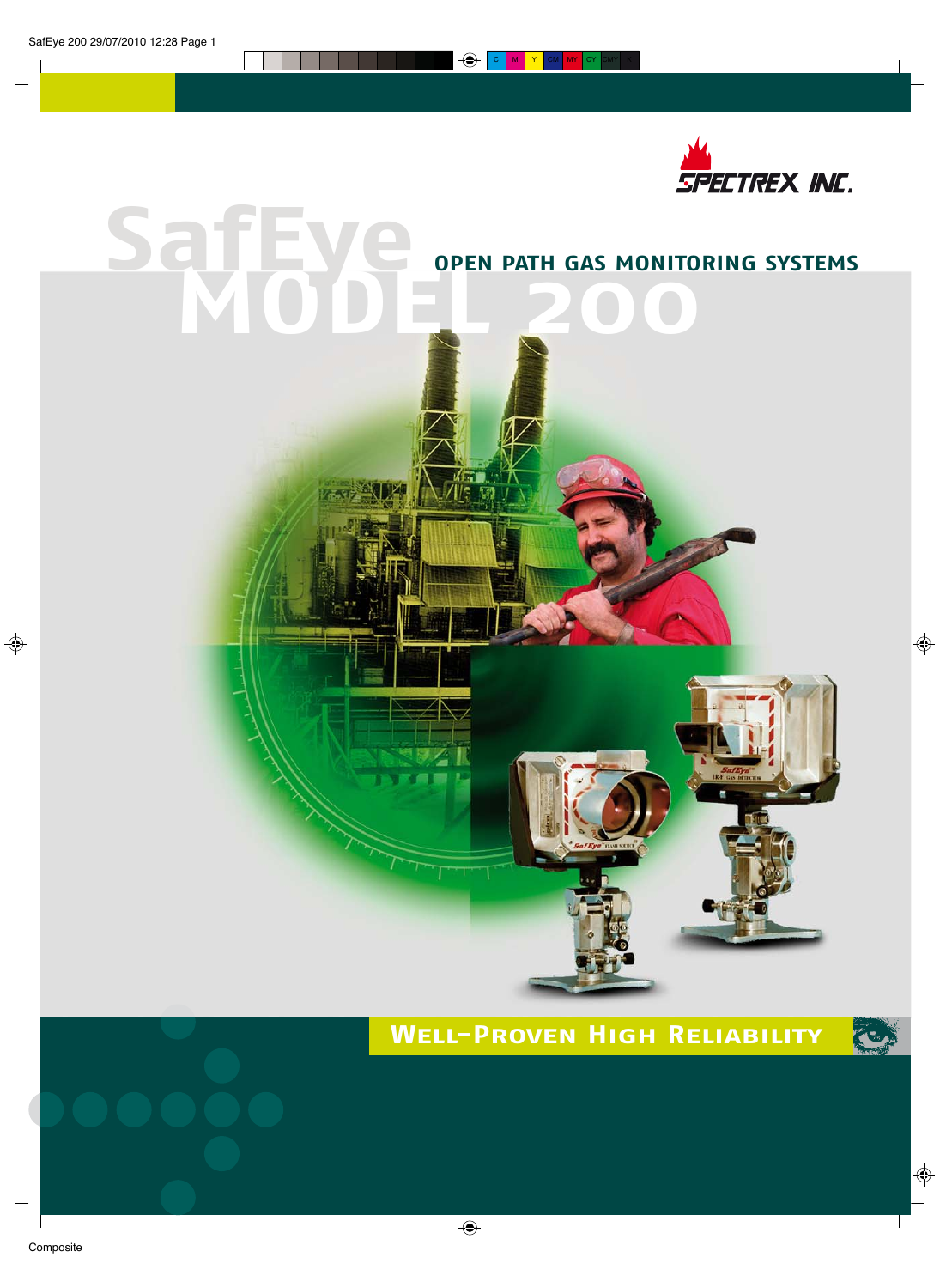## **Main Features**

## **Proven Technology**

Used in highly sensitive areas to detect low gas concentration levels to activate alarms measures only when specific hazardous concentration levels are exceeded.

Thousands are installed on offshore platforms, FPSO's, refineries and other onshore applications operated by British Petroleum (BP), Shell, ExxonMobil, Statoil and others.

### **Cost Saving**

One system can replace from 5 to 20 point gas detectors in a straight line of sight, up to 460 ft. (140 m). Low cost of ownership, much lower installation cost!

#### **Fast Response**

Adjustable light source flash rate gives high sensitivity and extremely fast detection time. Also prevents detector from going into obscuration when a large cloud of gas passes through the beam.

#### **Harsh Environment**

Specially designed to perform under extreme conditions such as high-speed airflows, humidity and corrosive gases where point detectors may not be effective.

SafEye 200 Open Path Gas Detector is a selfcontained, fast response optical gas detection system. It detects combustible gases at concentrations lower than the explosion limit (LEL) over a "Line of Sight" of up to 460 ft. (140 m) long.

SafEye is the preferred system for offshore oil companies because it is immune to false alarms caused by partial blockage and extreme weather conditions (fog, rain, snow) and direct or reflected sunlight, flame and other black body radiation sources.



## **Low Maintenance**

High reliability, simple installation, alignment and maintenance, equipment not subject to poisoning.

#### **Standard Interface Options**

Standard 4-20 mA outputs or RS-485 output to allow networking (up to 64 detectors) to a central monitoring/PC system.

This feature also enables easy maintenance, local and remote diagnostic tools.



The SafEye system can be factory calibrated to a gas mixture most probable to leak in a specific location. This results in the most accurate gas concentration measurement.

SafEye is fully functional in heavy fog, rain, etc., which result in up to 90% of the signal obscuration. In a North Sea offshore installation, tested for over six harsh winter months which included very dense fog, snow and rain, the SafEye was fully operational at all times.

SafEye is built for reliability and continued operation under all types of extreme environmental conditions. This is the field experience, which is demonstrated by the SafEye operational installations, ranging from the very humid and hot Far East to the wet and cold North Sea to the dry and cold slopes of Alaska.

The SafEye, due to its special optics design, provides for a misalignment tolerance of  $\pm 1^{\circ}$  in all directions and is protected against false gas reading and alarms.

The SafEye unique flash source gives a very powerful radiation signal for a very short time, less than one millisecond at pre-selected intervals. This patented feature enables the detector to address only the high intensity and ultra fast signals that correspond to fast changes in gas concentration, while ignoring all other background radiation.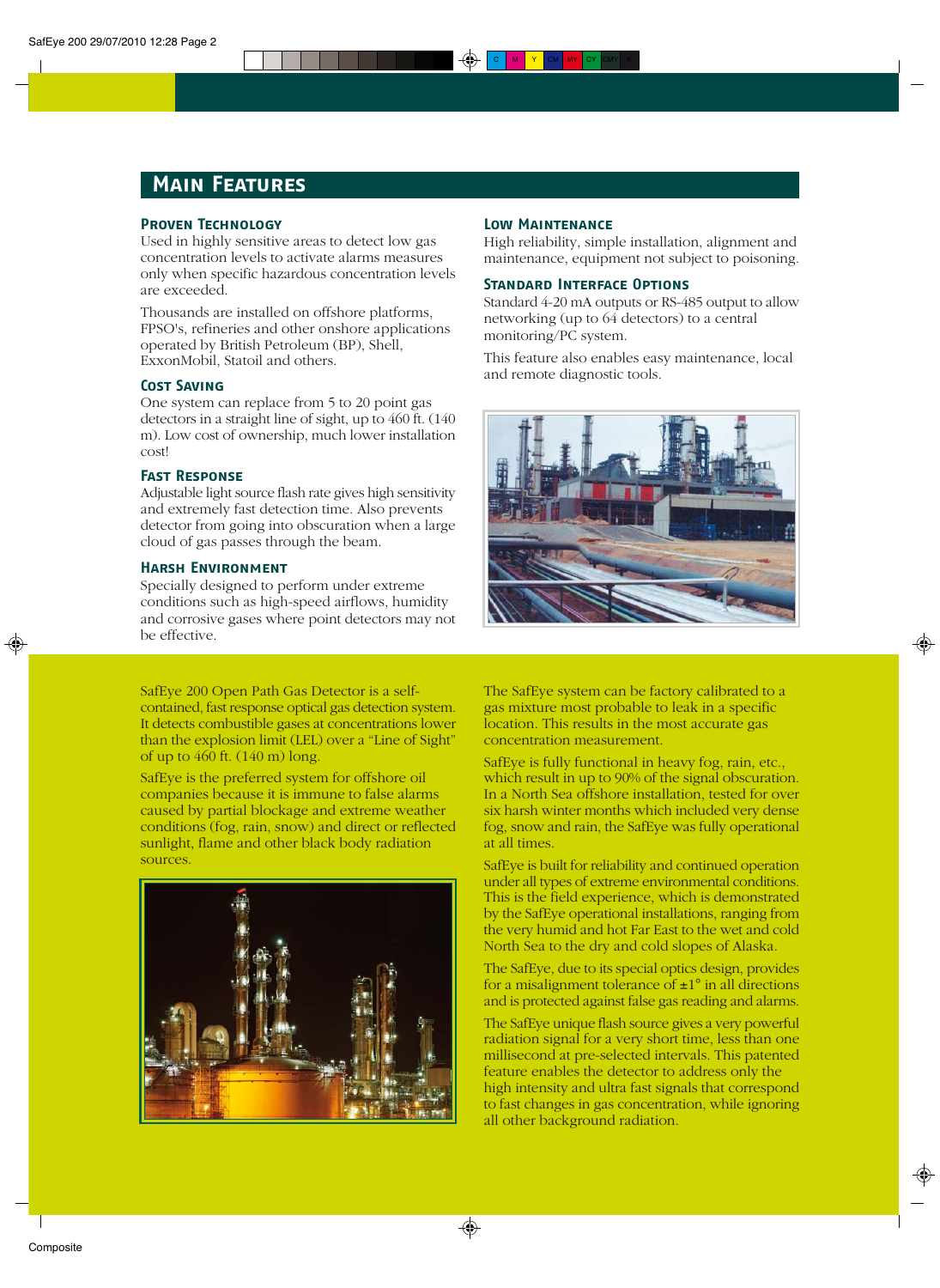# **General Specifications**

**GOST R**

| <b>Detection Range</b><br>and Response Time   | Model No.<br>Distance (ft)<br>Distance $(m)$<br>Response Time 2 sec.                             | 202/252<br>$9.8 - 39$<br>$3-12$ | 203/253<br>33-131<br>$10-40$<br>5 sec. | 204/254<br>50-198<br>$15-60$<br>5 sec. | 226/256<br>98-295<br>$30 - 90$<br>5 sec. | 227/257<br>164-460<br>50-140<br>5 sec. |
|-----------------------------------------------|--------------------------------------------------------------------------------------------------|---------------------------------|----------------------------------------|----------------------------------------|------------------------------------------|----------------------------------------|
| <b>Detected Gases</b>                         | $C_1$ - $C_8$ flammables by models 202-227, Ethylene by models 252-257                           |                                 |                                        |                                        |                                          |                                        |
| <b>Immunity to False Alarm</b>                | Not influenced by solar radiation, hydrocarbon flames and other external<br>IR radiation sources |                                 |                                        |                                        |                                          |                                        |
| <b>Spectral Response</b>                      | $3.0 - 4.0$ um                                                                                   |                                 |                                        |                                        |                                          |                                        |
| <b>Sensitivity Range</b>                      | 0-5 LEL.m Standard<br>0-2 LEL.m by dip-switch setting                                            |                                 |                                        |                                        |                                          |                                        |
| Displacement/Misalignment<br><b>Tolerance</b> | $\pm 1$ °                                                                                        |                                 |                                        |                                        |                                          |                                        |
| Drift                                         | Long-term $\pm 5\%$ of full scale                                                                |                                 |                                        |                                        |                                          |                                        |
| <b>Temperature Range</b>                      | $-40^{\circ}$ F ( $-40^{\circ}$ C) to 131 $^{\circ}$ F (55 $^{\circ}$ C)                         |                                 |                                        |                                        |                                          |                                        |

| <b>ELECTRICAL SPECIFICATIONS</b>     |                                                                                                                             |  |  |  |  |
|--------------------------------------|-----------------------------------------------------------------------------------------------------------------------------|--|--|--|--|
| <b>Power Supply</b>                  | Standard - 24 VDC (18-32 VDC)                                                                                               |  |  |  |  |
| <b>Power Consumption</b>             | Detector: 150mA @ 24 VDC (200 mA Peak)<br>Source: 100mA @ 24 VDC (220 mA Peak)                                              |  |  |  |  |
| <b>Electrical Connection</b>         | $2 \times 3/4$ " - 14NPT conduits<br>or $2 \times M25 \times 1.5$ mm ISO                                                    |  |  |  |  |
| <b>Electrical Input Protection</b>   | Complete electrical interface protection against reversed polarity voltage,<br>surges and spikes according to MIL-STD-1275A |  |  |  |  |
| <b>Electromagnetic Compatibility</b> | EMI/RFI protected CE Marked                                                                                                 |  |  |  |  |
| <b>OUTPUTS</b>                       |                                                                                                                             |  |  |  |  |
| $4-20mA$                             | The 4-20 mA current output is source configuration<br>Resistance Loop 100-600 $\Omega$                                      |  |  |  |  |

| <b>RS-485</b><br><b>Relays</b> |           | Serial communication for full control with maintenance and trouble shooting<br>facility can be integrated for a network of max 64 detectors |        |                                 |  |  |  |
|--------------------------------|-----------|---------------------------------------------------------------------------------------------------------------------------------------------|--------|---------------------------------|--|--|--|
|                                |           | Type                                                                                                                                        |        | Normal Position Maximum Ratings |  |  |  |
|                                | Alarm     | <b>SPDT</b>                                                                                                                                 | NO. NC | 2A at 30VDC or 0.5 at 250 VAC   |  |  |  |
|                                | Accessory | SPST                                                                                                                                        | Open   | 5A at 30VDC or 250VAC           |  |  |  |
|                                | Fault     | <b>SPST</b>                                                                                                                                 | Closed | 5A at 30VDC or 250 VAC          |  |  |  |

| <b>MECHANICAL SPECIFICATIONS</b> |                                 |                                                                                                                                                                                                                                       |  |  |  |  |  |
|----------------------------------|---------------------------------|---------------------------------------------------------------------------------------------------------------------------------------------------------------------------------------------------------------------------------------|--|--|--|--|--|
| <b>Dimensions</b>                |                                 | 5.2" $(132 \text{mm}) \times 5.2$ " $(132 \text{mm}) \times \text{max}$ . 11" $(280 \text{mm})$                                                                                                                                       |  |  |  |  |  |
| Weight                           | Al. Encl.<br>St. Encl.          | Detector: max 8.8 lb (4 kg) Source: max 10.8 lb (4.9 kg)<br>Detector: max 14.3 lb (6.5 kg) Source: max 16.7 lb (7.6 kg)                                                                                                               |  |  |  |  |  |
| <b>Mechanical Design</b>         |                                 | The standard detector housing is heavy-duty, copper-free (less than 1%)<br>aluminum. The housing is finished in white epoxy enamel and is also<br>available in 316L Stainless Steel* upon request.<br>* Carries an additional charge. |  |  |  |  |  |
| <b>Environmental Standards</b>   |                                 | Meets MIL-STD-810C for Humidity, Salt & Fog, Vibration, Mechanical shock,<br>High Temp, Low Temp                                                                                                                                      |  |  |  |  |  |
| <b>Water and Dust Tight</b>      |                                 | IP <sub>66</sub> and $67$<br><b>NEMA 250 6P</b>                                                                                                                                                                                       |  |  |  |  |  |
|                                  | <b>HAZARDOUS AREA APPROVALS</b> |                                                                                                                                                                                                                                       |  |  |  |  |  |
| <b>ATEX</b>                      |                                 | EX II 2G EExd IIB + $H_2$ T <sub>6</sub> (55°C)<br>EX II 2G EExde IIB + H <sub>2</sub> T <sub>6</sub> (55°C)                                                                                                                          |  |  |  |  |  |
| $\mathbf{UL}$                    |                                 | UL No. - E209870, Class I Groups C and D Hazardous Location                                                                                                                                                                           |  |  |  |  |  |

Approved